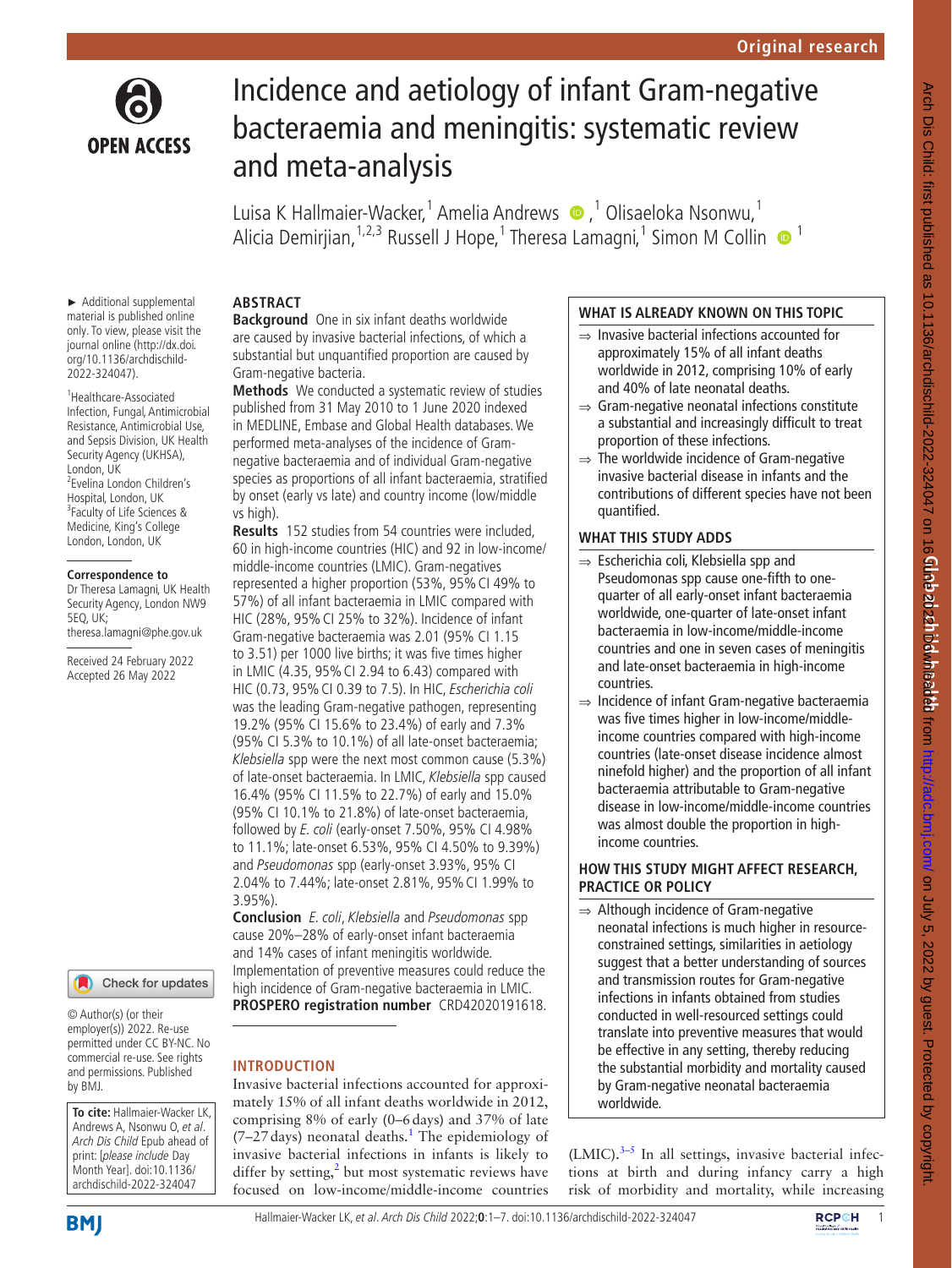## **Original research**

prevalence of antimicrobial resistance (AMR) presents a challenge to effective treatment.<sup>3-8</sup> This systematic review aimed to quantify worldwide incidence of infant Gram-negative invasive bacterial disease and contributions of different Gram-negative species. It focuses on studies reporting bacteraemia and/or meningitis, defined respectively as growth of a pathogen in a blood or cerebrospinal fluid (CSF) culture.

#### **METHODS**

#### **Aims, objectives and protocol**

The review protocol was registered with PROSPERO (CRD42020191618). The predefined outcomes were incidence of neonatal/infant Gram-negative bacteraemia (GNB) and meningitis per 1000 live births, and the proportions of all infant bacteraemia and CSF infections attributable to specific Gramnegative pathogens.

#### **Searches**

MEDLINE, Embase and Global Health databases were searched to identify studies that reported invasive bacterial infections in infants using MeSH terms for bacteremia, sepsis or bacterial meningitis and title words 'septicemia', 'septicaemia', 'invasive bacterial infection' or 'bloodstream infection' combined with MeSH terms for newborn or infant and title word 'neonat\*' (see [online supplemental data\)](https://dx.doi.org/10.1136/archdischild-2022-324047). Searches were restricted to the 10-year period from 31 May 2010 to 1 June 2020 without language restrictions. Bibliographies of systematic reviews identified during the database searches were scanned to identify additional references. See [online supplemental methods](https://dx.doi.org/10.1136/archdischild-2022-324047) for screening and extraction and quality assessment methods.

#### **Analysis**

Studies were split into two groups according to World Bank classifications of high-income countries (HIC) and LMIC. Pooled cumulative incidence of invasive Gram-negative disease (per 1000 live births) and pooled proportions of *Escherichia coli* and the main Gram-negative genera were estimated using generalised linear mixed model random-effects meta-analysis.<sup>[9](#page-5-3)</sup> H-statistics were calculated to compare the SD of the estimated overall effect size from a random-effects meta-analysis with that obtained from a fixed-effect meta-analysis. Between-study variance was estimated as  $\tau^2$  and the proportion of variation in summary estimates attributable to between-study heterogeneity was quantified using the  $I^2$  statistic. Subgroup analyses were planned by country income, timing of disease onset, birth weight and gestational age. Meta-analyses were performed using the meta package in R  $(V.4.0.4).^{10}$  $(V.4.0.4).^{10}$  $(V.4.0.4).^{10}$ 

#### **RESULTS**

Database searches identified 12763 unique records ([figure](#page-1-0) 1), of which 416 were retained for full-text review (reviewer agreement for final inclusion 98.5%) plus an additional 20 studies identified from bibliographies of 11 systematic reviews. The quality of 157 eligible studies was assessed and 5 were excluded for poor quality. Of 152 studies included for data extraction, 81% (123/152) were rated good and 19% (29/152) fair quality (see [online supplemental data\)](https://dx.doi.org/10.1136/archdischild-2022-324047).

### **Incidence of invasive Gram-negative infection in neonates and infants**

Of the 152 included studies, 135 examined only blood cultures, 10 mainly blood and CSF and 7 CSF cultures only (see [online](https://dx.doi.org/10.1136/archdischild-2022-324047)  [supplemental data](https://dx.doi.org/10.1136/archdischild-2022-324047)). Sixty studies were conducted in HIC and



<span id="page-1-0"></span>**Figure 1** Study selection, Preferred Reporting Items for Systematic Reviews and Meta-Analyses (PRISMA) flow diagram.

92 in LMIC, representing 54 countries [\(figure](#page-2-0) 2). Most (83%) focused only on neonates (up to 1 month old), the remainder included infants up to 1 year old. Thirteen studies estimated population incidence of GNB [\(figure](#page-2-1) 3), 10 for neonatal disease and 3 for neonatal and infant disease.<sup>11-24</sup> Overall incidence per 1000 live births in HIC (0.73, 95%CI 0.39 to 1.39) was substantially lower than in LMIC (4.35, 95%CI 2.94 to 6.43, p<0.001). The worldwide incidence of GNB was 2.01 (95% CI 1.15 to 3.51) per 1000 live births.

#### **Gram-negative infections as a proportion of all infant bacteraemia**

Gram-negative infection as a percentage of all infant bacteraemia was higher in LMIC (53.1%, 95%CI 48.8% to 57.3%) compared with HIC (28.3%, 95%CI 24.7% to 32.1%, p<0.001) ([online supplemental figure S1\)](https://dx.doi.org/10.1136/archdischild-2022-324047). Exclusion of possible contaminants was reported by 73% (40/55) of HIC and 34% (31/90) of LMIC studies ([online supplemental figure S2](https://dx.doi.org/10.1136/archdischild-2022-324047)). HIC studies that excluded contaminants reported higher prevalence (31.8%, 95%CI 27.8% to 36.0%) of Gram-negative infections as a percentage of all infant bacteraemia compared with studies that did not (20.2%, 95%CI 15.1% to 26.5%, p=0.003), a difference not observed in LMIC studies (p=0.38, [online supple](https://dx.doi.org/10.1136/archdischild-2022-324047)[mental figure S2](https://dx.doi.org/10.1136/archdischild-2022-324047)). HIC studies were more often multisite (62%, 34/55) than LMIC studies (16%, 14/90) [\(online supplemental](https://dx.doi.org/10.1136/archdischild-2022-324047) [figure S3](https://dx.doi.org/10.1136/archdischild-2022-324047)). While the number of sites made little difference to Gram-negative infections as a percentage of all infant bacteraemia in HIC (p=0.164), multisite studies in LMIC reported a lower percentage of Gram-negatives (44.7%, 95%CI 37.5% to 52.1%) compared with single-site studies (54.7%, 95%CI 49.9% to 59.4%, p=0.03).

#### **Aetiology of Gram-negative infant bacteraemia**

The 145 studies reporting bacteraemia yielded a total of 26235 blood cultures positive for a Gram-negative pathogen, with the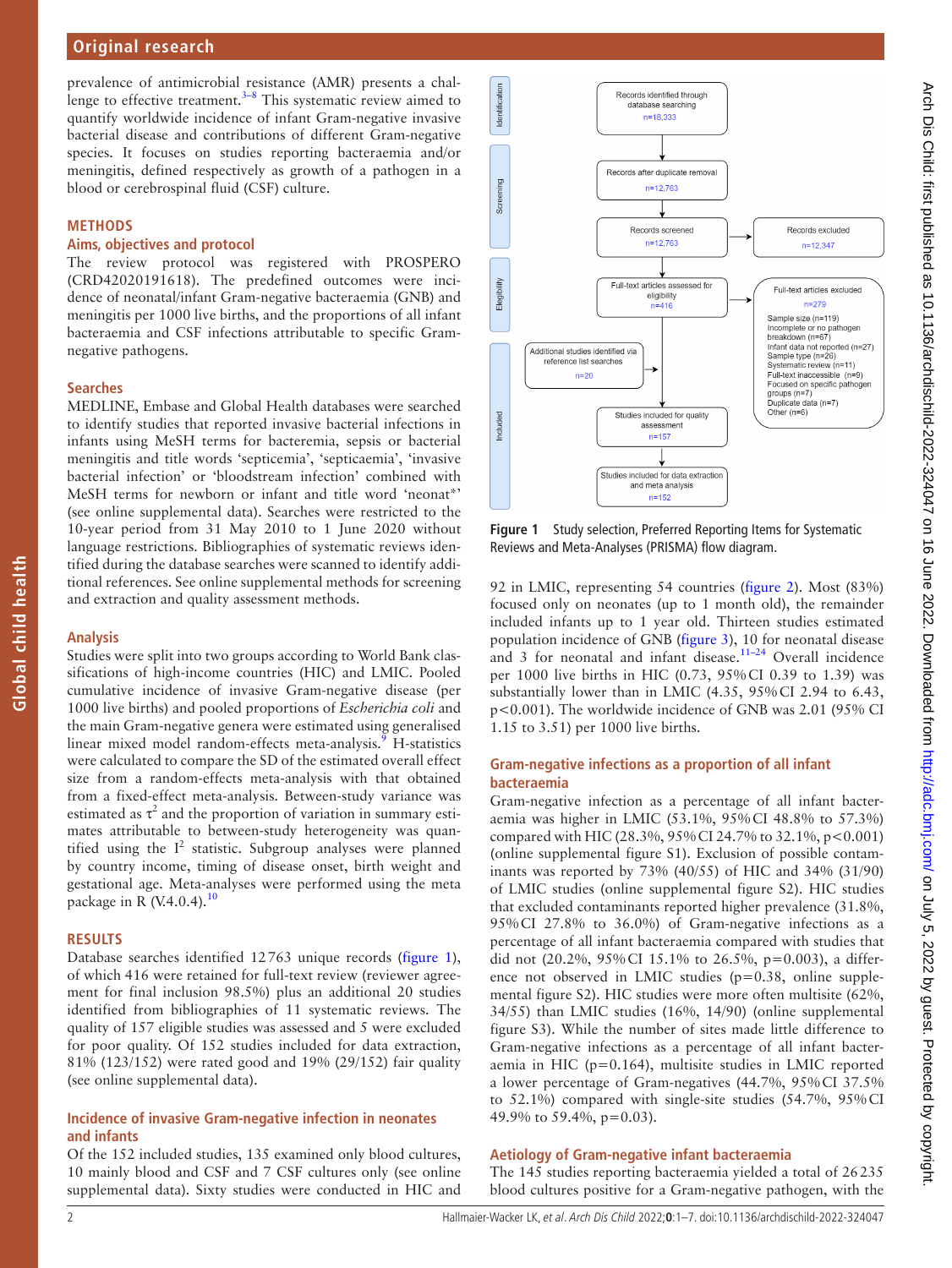

<span id="page-2-0"></span>**Figure 2** Countries represented in the included studies that used blood culture as primary diagnostic method (n=152). Ten of the 152 studies provided data on Gram-negative bacteraemia and meningitis (China ×2, India, Kenya, USA ×3, Canada, Israel, Italy); 7 studies (Malawi, Namibia, Canada, France, Korea, Taiwan, UK) provided data on meningitis only.

number of Gram-negative isolates per study ranging from 7 to 2161 (median 111). *E. coli* was the most reported Gram-negative species in HIC (n=5026 isolates; prevalence 11.7%, 95%CI 9.4% to 14.4%), while *Klebsiella* spp were most reported in LMIC (n=5915; 19.0%, 95% CI 16.3% to 22.1%) ([table](#page-3-0) 1). In HIC, the next two most common species were *Klebsiella* spp (n=2401; 3.17%, 95%CI 2.07% to 4.84%) and *Enterobacter* spp (n=1395; 0.63%, 95%CI 0.31% to 1.29%). In LMIC, the next most reported species were *E. coli* (n=2758; 7.67%, 95%CI 6.36% to 9.24%) and *Acinetobacter* spp (n=1996; 3.25%, 95%CI 0.05% to 0.39%) ([table](#page-3-0) 1). Heterogeneity between studies varied by pathogen but was generally very high [\(online](https://dx.doi.org/10.1136/archdischild-2022-324047)  [supplemental table S1\)](https://dx.doi.org/10.1136/archdischild-2022-324047). A sensitivity analysis restricted to studies that reported neonatal infection where the neonatal period was defined explicitly as up to day 28 or 30 of life showed a similar distribution of species ([online supplemental tables S2, S5\)](https://dx.doi.org/10.1136/archdischild-2022-324047).

| Author (Year)                                                                                                                                                                                                                                                                                   | Country                                                                                        |                                                               | Incidence                                            | [95% CI]                                                                                                                                                                                                                 |
|-------------------------------------------------------------------------------------------------------------------------------------------------------------------------------------------------------------------------------------------------------------------------------------------------|------------------------------------------------------------------------------------------------|---------------------------------------------------------------|------------------------------------------------------|--------------------------------------------------------------------------------------------------------------------------------------------------------------------------------------------------------------------------|
| $Income = HIC$<br>Al-Taiar (2013)<br>Bulkowstein (2016)<br>Ergaz (2013)<br>Giannoni (2018)<br>Huggard (2016)<br>Ramchandar (2019)<br>Shim (2011)<br>Random effects model<br>Prediction interval<br>Heterogeneity: $l^2 = 99\%$ , $\tau^2 = 0.7136$ , $p < 0.01$                                 | China (Macau)<br>Israel<br>Israel<br>Switzerland<br>Ireland<br>USA*<br>South Korea             |                                                               | 1.04<br>1.81<br>0.45<br>0.56<br>0.16<br>2.40<br>0.73 | $0.70$ $[0.26; 1.53]$<br>[0.86; 1.24]<br>[1.61; 2.03]<br>[0.38; 0.54]<br>[0.43: 0.72]<br>[0.12; 0.20]<br>[1.65; 3.37]<br>[0.39; 1.39]<br>[0.07; 7.48]                                                                    |
| $Income = LMIC$<br>Al-Taiar (2013)<br>Al-Taiar (2013)<br>Al-Talib (2013)<br>Ballot (2012)<br>Chaurasia (2016)<br>Labi (2016)<br>Marwah (2015)<br>Sigauque (2018)<br>Viswanathan (2011)<br>Random effects model<br>Prediction interval<br>Heterogeneity: $l^2 = 98\%, \tau^2 = 0.3527, p < 0.01$ | Malaysia<br>Thailand<br>Iraq<br>South Africa<br>India<br>Ghana<br>India<br>Mozambique<br>India |                                                               | 1.78<br>6.51                                         | 3.54 [3.02; 4.12]<br>2.72 [2.07; 3.52]<br>[1.48; 2.12]<br>[5.36; 7.84]<br>6.05 [5.59; 6.54]<br>9.97 [8.93; 11.10]<br>2.73 [2.09; 3.50]<br>2.88 [2.41; 3.40]<br>10.62 [8.59; 12.98]<br>4.35 [2.94; 6.43]<br>[0.99; 18.88] |
| Random effects model<br><b>Prediction interval</b><br>Heterogeneity: $l^2 = 99\%$ , $\tau^2 = 1.2792$ , $p = 0$                                                                                                                                                                                 |                                                                                                | 5<br>10<br>15<br>20<br>25<br>0<br>GN Incidence (per 1,000 LB) | 2.01                                                 | [1.15; 3.51]<br>[0.17: 24.01]                                                                                                                                                                                            |

<span id="page-2-1"></span>**Figure 3** Incidence of infant Gram-negative (GN) bacteraemia per 1000 live births by country income. HIC, high-income countries; LMIC, low-income/middle-income countries. \*Ramchandar *et al*<sup>21</sup> include military base study sites outside the USA.

## **Early-onset and late-onset infant Gram-negative bacteraemia**

Among the 145 bacteraemia studies, 41 investigated both earlyonset diesase (EOD) and late-onset disease (LOD), 15 early-onset only and 15 late-onset only. In these 71 studies, the EOD/LOD boundary was set at 48 hours postbirth in 7 studies, at 72 hours in 47 studies and at 6/7 days of life in 17 studies. The upper age defining 'neonate' or 'newborn' was ≤28 days in 26 studies, ≤30 days in one study and unspecified in 18 studies, while 'infant' was defined as <6 months old in 1 study, <90days in 3 studies and was unspecified in 5 studies. EOD incidence was estimated by 19 studies ([figure](#page-3-1) 4),<sup>712-18 23 25-34</sup> LOD incidence by 10 studies ([figure](#page-3-2) 5).<sup>12–15 17 18</sup> <sup>23</sup> 30 <sup>35</sup> 36</sup> EOD (p=0.0015) and LOD (p=0.0005) incidence was much lower in HIC than in LMIC. Incidence of Gram-negative EOD in HIC was 0.18 (95%CI 0.11 to 0.28) per 1000 live births compared with 1.18 (95%CI 0.40 to 3.49) in LMIC, while LOD incidence was 0.24 (95% CI 0.09 to 0.66) per 1000 live births in HIC compared with 2.28 (95% CI 1.06 to 4.88) in LMIC.

#### **Aetiology of Gram-negative infant early-onset and late-onset bacteraemia**

In HIC, *E. coli* was the leading cause of Gram-negative EOD and LOD, representing 19.2% of EOD (n=1454 isolates;  $95\%$ CI 15.6% to 23.4%) and 7.34% of LOD (n=1418; 95%CI 5.28% to 10.1%) ([table](#page-4-0) 2). *Klebsiella* spp, *Enterobacter* spp and *Pseudomonas* spp represented 5.28% (95% CI 3.42% to 8.06%), 1.36% (95% CI 0.64% to 2.88%) and 1.21% (95% CI 0.75% to 1.92%) of Gram-negative late-onset bacteraemia. All other identified Gram-negative pathogens represented <1% of early-onset and late-onset GNB ([table](#page-4-0) 2). In LMIC, *Klebsiella* spp were the leading cause of early-onset and late-onset GNB, representing 16.4% of EOD (n=794 isolates; 95%CI 11.5% to 22.7%) and 15.0% of LOD (n=974, 95%CI 10.1% to 21.8%). *E. coli* was the second most common cause of EOD (7.50%, 95%CI 4.98% to 11.1%) and LOD (6.53%, 95%CI 4.50% to 9.39%), *Pseudomonas* spp the third most common cause of EOD (3.93%, 95%CI 2.04% to 7.44%) and LOD (2.81%, 95%CI 1.99% to 3.95%) ([table](#page-4-0) 2). Incidence and aetiology of GNB in very low birthweight (VLBW) infants and by gestational age, and incidence and aetiology of Gram-negative infection detected in CSF are summarised in [online supplemental results](https://dx.doi.org/10.1136/archdischild-2022-324047).

#### **DISCUSSION**

This review has shown that incidence of infant GNB was fivefold higher in LMIC compared with HIC (LOD incidence almost ninefold higher) and that the proportion of all infant bacteraemia attributable to Gram-negative disease in LMIC was almost double the proportion in HIC (53% vs 28%). *E. coli* and *Klebsiella* spp caused a substantial proportion of GNB in infants worldwide, although with marked variation between HIC and LMIC and EOD versus LOD. *Klebsiella* was the predominant Gram-negative species in EOD and LOD in LMIC (15%–16% of early-onset and late-onset bacteraemia) whereas *E. coli* predominated in EOD (19%) in HIC. The remainder of Gram-negative infections in EOD and LOD were caused by species from many other genera each contributing a small percentage, although with *Pseudomonas* spp and *Acinetobacter* spp causing 2%–3% of all bacteraemia in LMIC and 2%–4% of early-onset bacteraemia in LMIC and HIC. Incidence of GNB per 1000 VLBW (28.5) was 40 times higher than overall incidence per 1000 live births in HIC (0.73).

The very large difference in incidence between low-income/ middle-income and high-income settings is, presumably,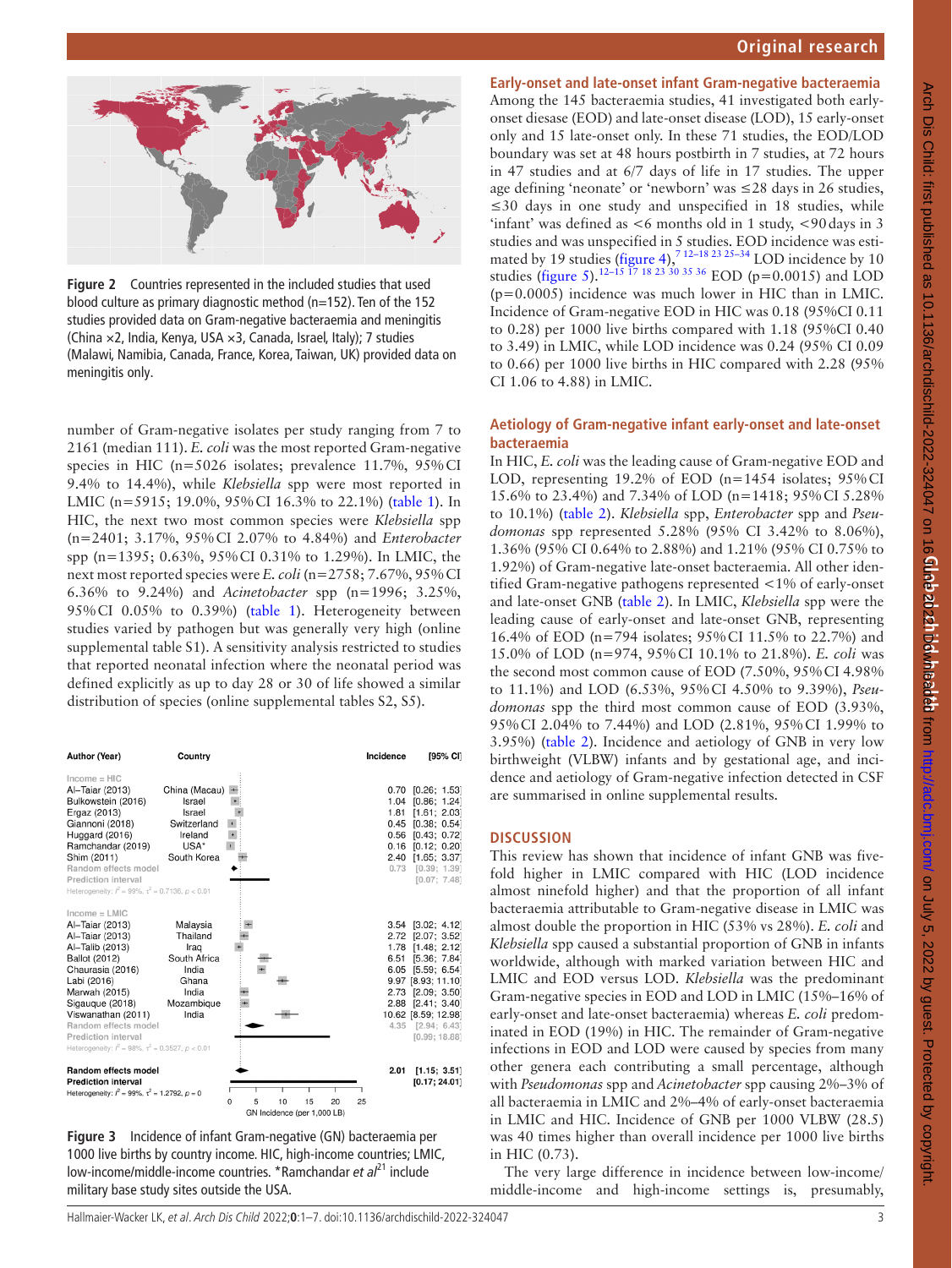<span id="page-3-0"></span>**Table 1** Gram-negative species as percentages of all infant bacteraemia (Gram-negative and Gram-positive) in high-income and low-income/ middle-income countries\*

| High-income countries (n=55 studies) |                          | Low-income/middle-income countries (n=90 studies) |                          |  |
|--------------------------------------|--------------------------|---------------------------------------------------|--------------------------|--|
| Isolates, n                          | Proportion (95% CI)      | Isolates, n                                       | Proportion (95% CI)      |  |
| 5026                                 | 11.7% (9.40 to 14.4%)    | 2758                                              | 7.67% (6.36 to 9.24%)    |  |
| 2401                                 | 3.17% (2.07 to 4.84%)    | 5915                                              | 19.0% (16.3 to 22.1%)    |  |
| 665                                  | 0.70% (0.04 to 1.09%)    | 1127                                              | 2.53% (1.83 to 3.49%)    |  |
| 1395                                 | 0.63% (0.31 to 1.29%)    | 918                                               | 1.18% (0.74 to 1.85%)    |  |
| 441                                  | 0.15% (0.06 to 0.37%)    | 237                                               | $0.02\%$ (0.00 to 0.09%) |  |
| 34                                   | 0.01% (0.00 to 0.05%)    | 134                                               | 0.04% (0.01 to 0.13%)    |  |
| 61                                   | $0.00\%$ (0.00 to 0.26%) | 215                                               | $0.00\%$ (0.00 to 0.03%) |  |
| 74                                   | $0.01\%$ (0.00 to 0.06%) | 249                                               | $0.09\%$ (0.04 to 0.23%) |  |
| 272                                  | 0.02% (0.01 to 0.10%)    | 38                                                | $0.00\%$ (0.00 to 0.06%) |  |
| 19                                   | $0.00\%$ (0.00 to 0.07%) | 13                                                | $0.00\%$ (0.00 to 0.20%) |  |
| 394                                  | $0.14\%$ (0.05 to 0.39%) | 1996                                              | 3.25% (2.41 to 4.37%)    |  |
| 3                                    | $0.00\%$ (0.00 to 3.05%) | 10                                                | 0.00% (0.00 to 3.11%)    |  |
| 868                                  | 0.42% (0.21 to 0.85%)    | 978                                               | 0.43% (0.22 to 0.83%)    |  |
|                                      |                          |                                                   |                          |  |

\*Estimates obtained by random-effects meta-analysis; see [online supplemental file 4](https://dx.doi.org/10.1136/archdischild-2022-324047) for heterogeneity statistics.

attributable to higher rates of community and healthcareassociated infection in resource-constrained settings where intrapartum and postnatal care is non-existent, minimal or delayed.<sup>1</sup> This higher incidence invariably translates into higher mortality among the estimated 2.5 million infants in LMICs affected annually by invasive infections, many of whom will not have access to antibiotics.<sup>37</sup> Implementation of preventive measures could reduce the fivefold higher incidence of GNB in lower-income countries.[38](#page-6-4) A recent scoping review of neonatal healthcareassociated infection prevention and care bundles in LMIC proposed a '3+I' framework comprising (1) primary prevention, (2) detection, (3) case management, plus (I) implementation.<sup>[39](#page-6-5)</sup> Primary prevention elements were well represented in studies of care bundle interventions in LMIC, although with bias towards specific devices (catheters and ventilators), whereas detection (secondary prevention) through screening and surveillance and tertiary prevention elements (case management, cohorting,

| Author (Year)                                                | Country                   | Age range                             |                             | Incidence | [95% CI]              |
|--------------------------------------------------------------|---------------------------|---------------------------------------|-----------------------------|-----------|-----------------------|
| $Income = HIC$                                               |                           |                                       |                             |           |                       |
| Schrag (2016)                                                | USA                       | $0-48h$ $\frac{1}{1}$                 |                             |           | $0.24$ [0.22; 0.26]   |
| Singh (2019)                                                 | Australia, New Zealand    | $0 - 48h$<br>$\mathbf{r}$             |                             |           | $0.35$ $[0.30; 0.42]$ |
| Ergaz (2013)                                                 | Israel                    | $0 - 72 h$                            |                             |           | $0.21$ $[0.15; 0.28]$ |
| Fjalstad (2016)                                              | Norway                    | 0-72 h<br>$\mathbf{r}$                |                             |           | $0.04$ [0.02; 0.09]   |
| Giannoni (2018)                                              | Switzerland               | $0-72h$<br>$\mathbf{H}$               |                             |           | $0.08$ $[0.05; 0.12]$ |
| Hammoud (2017)                                               | Kuwait, UAE, Saudi Arabia | 0-72 h                                |                             |           | $0.31$ $[0.19; 0.48]$ |
| Kuhn (2010)                                                  | France                    | $0 - 72h$<br>$\bullet$                |                             |           | $0.51$ [0.37; 0.68]   |
| Ohlin (2015)                                                 | Sweden                    | 0-72 h<br>$\mathbf{L}$                |                             |           | $0.03$ $[0.01; 0.05]$ |
| Resch (2015)                                                 | Austria                   | $0 - 72 h$                            |                             |           | $0.09$ [0.05; 0.15]   |
| Stoll (2011)                                                 | <b>USA</b>                | $0 - 72h$<br>$\mathbf{r}$             |                             |           | $0.37$ $[0.31; 0.43]$ |
| Weston (2011)                                                | <b>USA</b>                | $0 - 72h$<br>$\vert \mathbf{1} \vert$ |                             |           | $0.23$ [0.20; 0.27]   |
| Bulkowstein (2016)                                           | Israel                    | $0-6d$<br>$\blacksquare$              |                             |           | $0.39$ $[0.28; 0.52]$ |
| Huggard (2016)                                               | Ireland                   | $0-6d$<br>٠                           |                             |           | $0.17$ [0.10; 0.26]   |
| Random effects model                                         |                           |                                       |                             |           | $0.18$ $[0.11; 0.28]$ |
| Prediction interval                                          |                           |                                       |                             |           | [0.03; 1.18]          |
| Heterogeneity: $l^2 = 94\%$ , $\tau^2 = 0.6881$ , $p < 0.01$ |                           |                                       |                             |           |                       |
| $Income = LMIC$                                              |                           |                                       |                             |           |                       |
| <b>Ballot</b> (2012)                                         | South Africa              | $0 - 72 h$ $\rightarrow$              |                             |           | $0.06$ $[0.00; 0.32]$ |
| Chaurasia (2016)                                             | India                     | $0 - 72h$<br>$\bullet$                |                             |           | 4.38 [3.95; 4.83]     |
| Jiang (2020)                                                 | China                     | $0 - 72h$<br>$\pm$                    |                             |           | 5.98 [5.18; 6.87]     |
| Sigauque (2018)                                              | Mozambique                | $0-6d$<br>$\bullet$                   |                             |           | $0.84$ [0.60; 1.14]   |
| Al-Taiar (2011)                                              | Iraq                      | $\ddot{\bullet}$<br>$0 - 7d$          |                             |           | 1.07 [0.82; 1.38]     |
| Al-Talib (2013)                                              | Iraq                      | $\ddot{\bullet}$<br>$0 - 7d$          |                             |           | 1.05 [0.83; 1.31]     |
| Random effects model                                         |                           |                                       |                             |           | 1.18 [0.40; 3.49]     |
| Prediction interval                                          |                           |                                       |                             |           | [0.02; 58.43]         |
| Heterogeneity: $l^2 = 99\%, \tau^2 = 1.7269, p < 0.01$       |                           |                                       |                             |           |                       |
| Random effects model                                         |                           |                                       |                             | 0.31      | [0.17; 0.59]          |
| <b>Prediction interval</b>                                   |                           |                                       |                             |           | [0.02; 6.21]          |
| Heterogeneity: $l^2 = 99\%$ , $\tau^2 = 1.9092$ , $p = 0$    |                           |                                       |                             |           |                       |
|                                                              |                           | 10                                    | 20<br>50<br>30<br>40        | 60        |                       |
|                                                              |                           |                                       | GN Incidence (per 1 000 LB) |           |                       |

<span id="page-3-1"></span>**Figure 4** Incidence per 1000 live births of early-onset Gram-negative (GN) bacteraemia by income group. HIC, high-income countries; LMIC, low-income/middle-income countries.

antimicrobial stewardship) were less frequently evaluated. Implementation focused on provision of facilities and equipment, consistent with a lack of these in resource-limited settings.<sup>[39](#page-6-5)</sup> Conversely, in well-resourced settings, lapses in preventive measures, including inadequate disinfection of surfaces and shared equipment, combined with resource-related factors such as proximity of cots and understaffing during periods of high demand, have been linked to cross-infection in neonatal units.<sup>[40](#page-6-6)</sup> Preventing community-acquired infections presents specific challenges, particularly in resource-poor settings where sanitation and clean water supply are inadequate and rates of AMR in neonatal bacteraemia are high.[41](#page-6-7)

Our aetiological findings for LMIC are consistent with previous systematic reviews based only on studies from LMIC. $3-5$ Characterisation of neonatal infections is less complete in these settings than in HIC, where surveillance networks such as neonIN (UK), ${}^{8}$  ${}^{8}$  ${}^{8}$  Neo-KISS (Germany)<sup>42</sup> and NRN (USA)<sup>7</sup> have quantified trends, risk factors, aetiologies, antimicrobial susceptibilities and outcomes. Although findings from these studies show some regional variation, consistent aspects of invasive

| Author (Year)                                                                                                                                                                                                                                 | Country                                                           | Age range                                                                          | Incidence                                     | [95% CI]                                                                                                                                                                                 |
|-----------------------------------------------------------------------------------------------------------------------------------------------------------------------------------------------------------------------------------------------|-------------------------------------------------------------------|------------------------------------------------------------------------------------|-----------------------------------------------|------------------------------------------------------------------------------------------------------------------------------------------------------------------------------------------|
| $Income = HIC$<br>Berardi (2019)<br>Ohlin (2015)<br>Giannoni (2018)<br>Bulkowstein (2016)<br>Greenhow (2014)<br>Huggard (2016)<br>Random effects model<br>Prediction interval<br>Heterogeneity: $l^2 = 99\%$ , $\tau^2 = 1.5413$ , $p < 0.01$ | Italy<br>Sweden<br>Switzerland<br>Israel<br><b>USA</b><br>Ireland | 4-90 d<br>$4 - 365$ d $\cdot$<br>$3 - 28$ d<br>$7 - 90d$<br>$7 - 90d$<br>$8 - 28d$ |                                               | 1.36 [1.18; 1.56]<br>$0.13$ $[0.09; 0.17]$<br>$0.19$ $[0.16; 0.23]$<br>$0.65$ $[0.51; 0.81]$<br>$0.36$ $[0.29; 0.44]$<br>$0.03$ $[0.02; 0.04]$<br>$0.24$ $[0.09; 0.66]$<br>[0.01; 10.03] |
| $Income = LMIC$<br><b>Ballot</b> (2012)<br>Chaurasia (2016)<br>Sigaugue (2018)<br>Al-Talib (2013)<br>Random effects model<br>Prediction interval<br>Heterogeneity: $l^2 = 98\%$ , $\tau^2 = 0.5970$ , $p < 0.01$                              | South Africa<br>India<br>Mozambique<br>Iraq                       | $4 - 28$ d<br>$4 - 28$ d<br>$\bullet$<br>$7 - 89d$<br>$8-28d$                      |                                               | 6.46 [5.31; 7.78]<br>2.80 [2.46; 3.17]<br>2.04 [1.65; 2.48]<br>0.73 [0.55; 0.96]<br>2.28 [1.06; 4.88]<br>[0.06; 86.36]                                                                   |
| Random effects model<br><b>Prediction interval</b><br>Heterogeneity: $l^2 = 100\%$ , $\tau^2 = 2.3622$ , $p = 0$                                                                                                                              |                                                                   | 20<br>U                                                                            | 40<br>60<br>80<br>CN Insidence (nor 1,000 LD) | $0.60$ $[0.23; 1.54]$<br>[0.01; 23.93]                                                                                                                                                   |

<span id="page-3-2"></span>**Figure 5** Incidence per 1000 live births of late-onset Gram-negative (GN) bacteraemia by country income. HIC, high-income countries; LMIC, low-income/middle-income countries.

**Global child health**

Global child health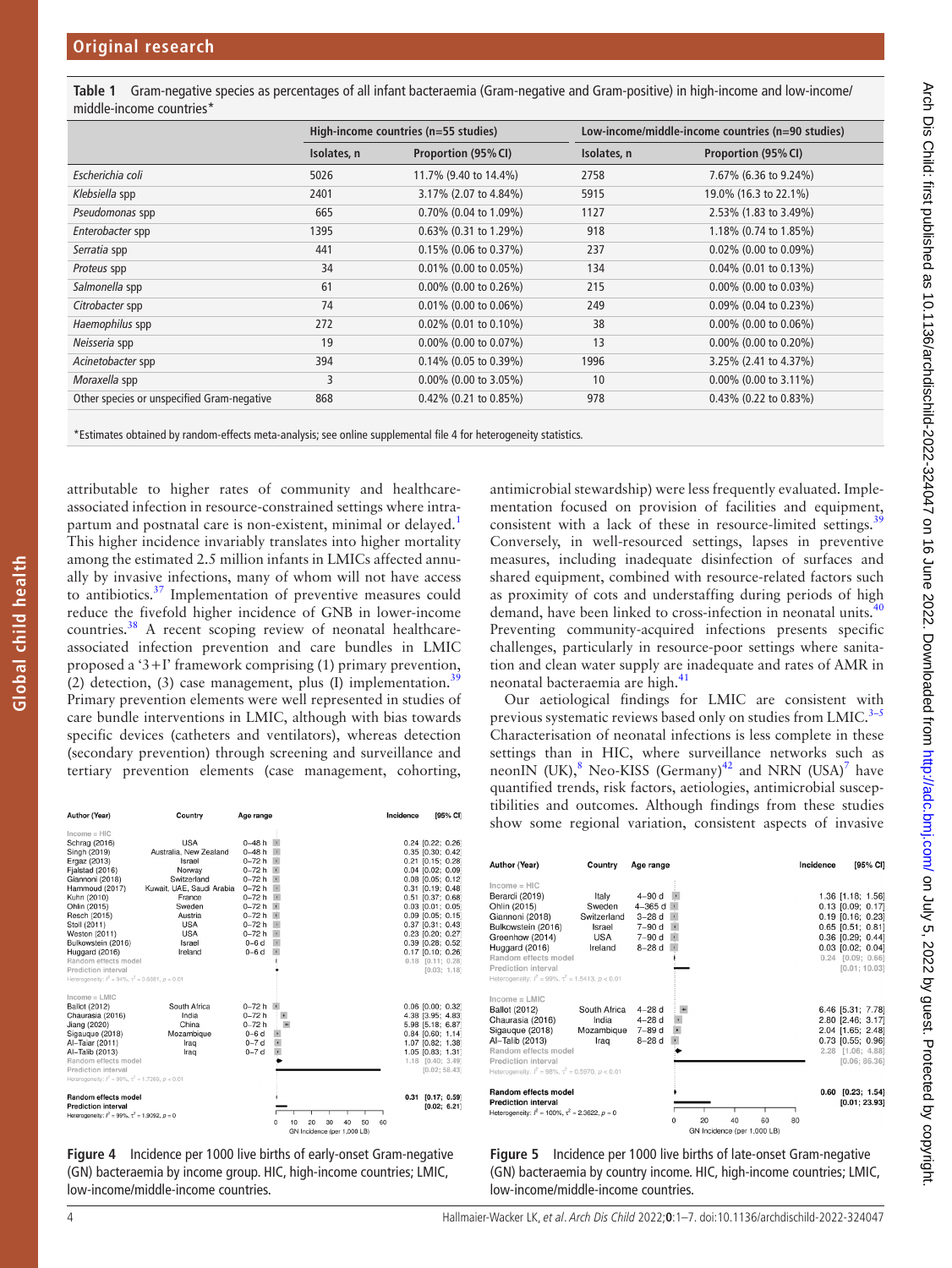<span id="page-4-0"></span>**Table 2** Gram-negative species as percentages of all infant early-onset and late-onset bacteraemia (Gram-negative and Gram-positive) in highincome and low-income/middle-income countries\*

| Early-onset disease (n=24 studies) |                       | Late-onset disease (n=25 studies) |                       |  |
|------------------------------------|-----------------------|-----------------------------------|-----------------------|--|
| Isolates, n                        | Proportion (95% CI)   | Isolates, n                       | Proportion (95% CI)   |  |
| 1454                               | 19.2% (15.6 to 23.4%) | 1418                              | 7.34% (5.28 to 10.1%) |  |
| 91                                 | 0.95% (0.36 to 2.49%) | 1401                              | 5.28% (3.42 to 8.06%) |  |
| 40                                 | 0.22% (0.01 to 0.79%) | 406                               | 1.21% (0.75 to 1.92%) |  |
| 16                                 | 0.08% (0.01 to 0.48%) | 708                               | 1.36% (0.64 to 2.88%) |  |
| 1                                  | 0.00% (0.00 to 99.5%) | 254                               | 0.50% (0.23 to 1.11%) |  |
| $\overline{4}$                     | 0.03% (0.00 to 0.28%) | 28                                | 0.03% (0.01 to 0.19%) |  |
| 0                                  | N/A                   | $\overline{4}$                    | 0.00% (0.00 to 22.6%) |  |
| 19                                 | 0.02% (0.00 to 0.43%) | 36                                | 0.01% (0.00 to 0.17%) |  |
| 184                                | 0.54% (0.18 to 1.62%) | 6                                 | 0.00% (0.00 to 0.25%) |  |
| 0                                  | N/A                   | $\overline{2}$                    | 0.00% (0.00 to 2.43%) |  |
| 31                                 | 0.08% (0.01 to 0.57%) | 207                               | 0.28% (0.09 to 0.90%) |  |
| $\mathbf{0}$                       | N/A                   | $\overline{7}$                    | 0.00% (0.00 to 99.3%) |  |
| 180                                | 1.41% (0.62 to 3.18%) | 275                               | 0.39% (0.14 to 1.03%) |  |
| Early-onset disease (n=32 studies) |                       | Late-onset disease (n=30 studies) |                       |  |
| 481                                | 7.50% (4.98 to 11.1%) | 489                               | 6.53% (4.50 to 9.39%) |  |
| 794                                | 16.4% (11.5 to 22.7%) | 974                               | 15.0% (10.1 to 21.8%) |  |
| 248                                | 3.93% (2.04 to 7.44%) | 232                               | 2.81% (1.99 to 3.95%) |  |
| 203                                | 1.76% (0.88 to 3.49%) | 158                               | 1.14% (0.55 to 2.34%) |  |
| 36                                 | 0.12% (0.02 to 0.62%) | 67                                | 0.12% (0.02 to 0.71%) |  |
| 21                                 | 0.00% (0.00 to 1.61%) | 50                                | 0.09% (0.01 to 0.52%) |  |
| 11                                 | 0.00% (0.00 to 10.9%) | 20                                | 0.00% (0.00 to 17.4%) |  |
| 47                                 | 0.12% (0.02 to 0.60%) | 75                                | 0.10% (0.02 to 0.51%) |  |
| $\mathbf{0}$                       | N/A                   | 14                                | 0.00% (0.00 to 99.1%) |  |
| $\overline{0}$                     | N/A                   | 6                                 | 0.00% (0.00 to 97.4%) |  |
| 318                                | 2.33% (1.17 to 4.61%) | 348                               | 2.33% (1.20 to 4.46%) |  |
| 0                                  | N/A                   | $\mathbf{0}$                      | N/A                   |  |
| 195                                | 0.83% (0.29 to 2.37%) | 184                               | 1.28% (0.61 to 2.66%) |  |
|                                    |                       |                                   |                       |  |

\*Estimates obtained by random-effects meta-analysis; see [online supplemental file 4](https://dx.doi.org/10.1136/archdischild-2022-324047) for heterogeneity statistics.

N/A, not available.

bacterial infection in infants include *E. coli* being predominant among Gram-negatives in EOD (otherwise dominated by group B *Streptococcus* (GBS)), a more even distribution of Gram-negative species in LOD (for which prematurity/VLBW was the main risk factor), and higher case fatality associated with GNB.<sup>784243</sup> Definitions were equivalent across a sufficient number of studies in our review to support a separate metaanalysis for VLBW infants, showing a Gram-negative pathogen distribution similar to that for LOD in HIC, which is consistent with the high relative risk of invasive late-onset bacterial infection in VLBW infants.<sup>78 42 43</sup>

Our review did not address AMR in Gram-negative neonatal infections, a topic that has been covered by recent systematic reviews of studies from  $LMIC<sub>2</sub><sup>4-41-44</sup>$  Middle Eastern coun-tries,<sup>45</sup> sub-Saharan African countries<sup>[3](#page-5-2)</sup> and China,<sup>46</sup> but not HIC. Primary concerns around Gram-negative AMR include neonatal infection by *E. coli* resistant to ampicillin, gentamicin or both (an estimated 8% of early-onset infections in the USA) and emerging threats posed by extended-spectrum β-lactamaseproducing (ESBL) and carbapenemase-producing Gram-negative bacteria (CPGNB). $47-49$  In LMIC, where challenges to antimicrobial stewardship are far greater, non-susceptibility of neonatal invasive infection isolates to ampicillin (89% in sub-Saharan Africa) and gentamicin (66% of *Klebsiella* spp, 47% of *E. coli*) is higher, and ESBL and CPGNB are established.[3 4 6](#page-5-2) The risk of contributing to AMR presents a challenge to prevention interventions such as intrapartum antibiotics and prophylaxis to

prevent catheter-related infection.<sup>50</sup> Antimicrobial stewardship programmes within neonatal units, principally reducing the initiation and duration of antibiotics, are supported by a growing body of observational evidence.<sup>[51 52](#page-6-13)</sup>

## **Limitations**

Between-study heterogeneity and the proportion of variance attributable to it was high for most of the estimates in our metaanalyses, and H-statistics justified the assumption of random rather than fixed effects. The remit of our review was worldwide, but Latin America, Eastern Europe, Central Asia and West and North Africa were not represented. We searched three electronic databases because scoping indicated that studies providing sufficient data for meta-analysis were likely to be indexed in MEDLINE and/or EMBASE. The Global Health database includes book chapters, reports, conference proceedings and theses, serving as our grey literature source. We used the conventional World Bank classification of countries by income in our subgroup analyses, recognising that this encompasses considerable heterogeneity within and between countries grouped into the same classification.

More problematic was the lack of a consensus definition for the early-onset versus late-onset period and the grouping together in our meta-analyses of neonates (up to 28 days) and older infants (up to 90 or 365 days). The former limitation can only be resolved by global adoption of an agreed definition,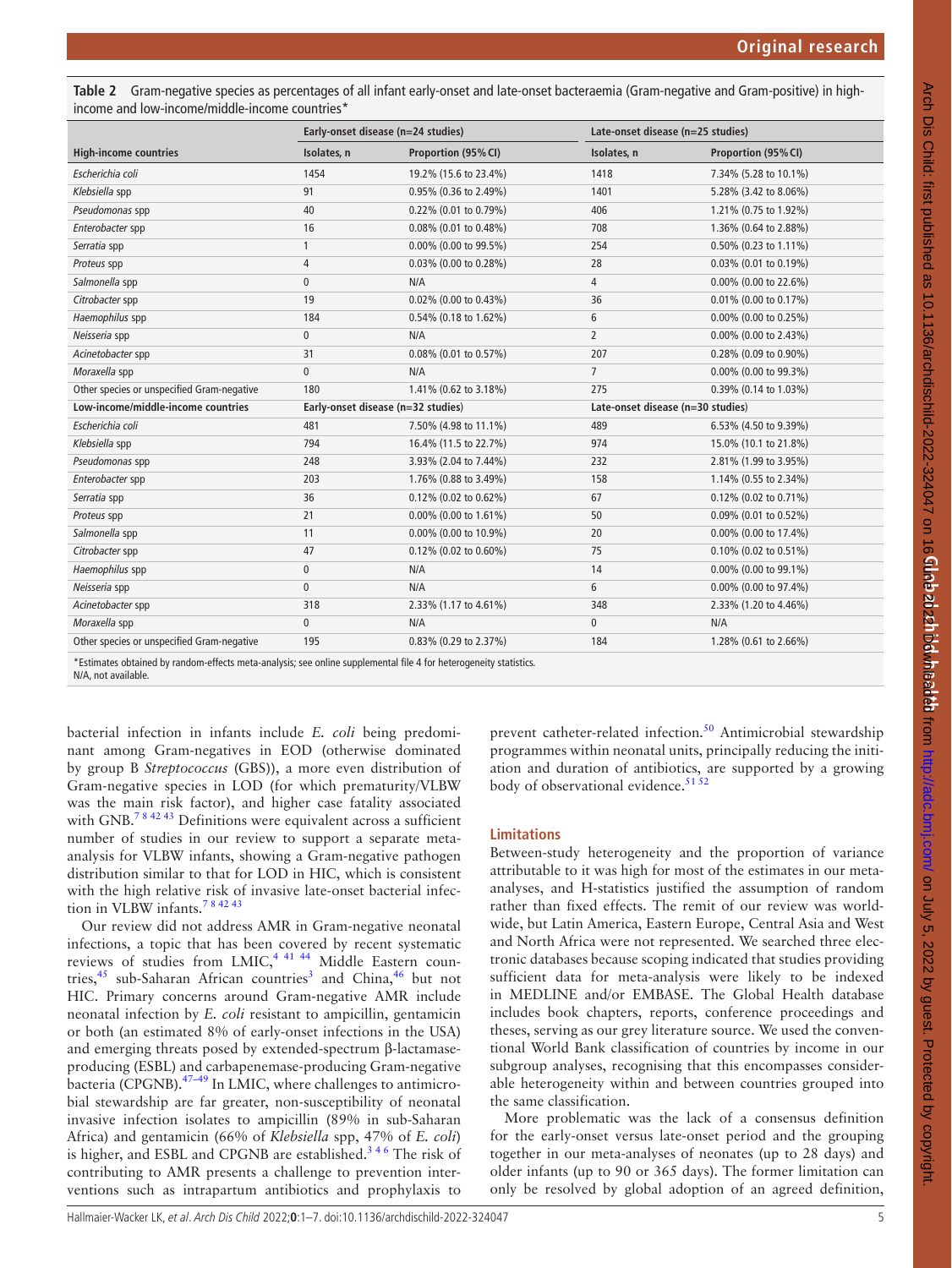which would benefit future studies in the field of neonatal sepsis. We note that two-thirds (of 71 studies) used 72 hours as the early-late boundary.

There were insufficient late-onset studies in each country income subgroup to subdivide these into neonates and older infants. We did not have data to support differentiation in our meta-analyses of community-acquired versus hospital-acquired infection in LOD. The distribution of species arising from these two sources will differ. A recent HIC study identified 63% of late-onset invasive bacterial infections as being hospital-acquired, with causal agents predominantly coagulase-negative staphylococci (CoNS), *Staphylococcus aureus*, enterococci and Enterobacteriaceae, whereas community-acquired late-onset infections were predominantly GBS and *E. coli*. [35](#page-6-14)

The total number of isolates in our meta-analyses from HIC (11 653) was less than for LMIC (14 588) but from half the number of studies (55 vs 90) because LMIC studies were more likely to be single-site and retrospective rather than based on multisite surveillance. Of note here are initiatives such as the Burden of Antibiotic Resistance in Neonates from Developing Societies (BARNARDS) network, which uses a standardised methodological framework to characterise Gram-negative species causing neonatal sepsis in sub-Saharan African and South Asian countries, including genotyping to identify sequence types and AMR genes.<sup>6 53 54</sup> That multisite studies in LMICs reported a lower percentage of Gram-negatives relative to single site LMIC studies may reflect better standardisation of microbiological techniques in multisite studies that allowed for improved detection of Gram-positive organisms such as GBS.

The differences between LMIC and HIC Gram-negative neonatal disease aetiology in our results will be influenced by different standards in culture/subculturing of bacteria and reporting of disease episodes. Exclusion of skin commensals such as CoNS, *Micrococcus* spp, *Bacillus* spp, *Corynebacterium* spp and *Propionibacterium* spp as contaminants was more common in HIC than LMIC studies. These exclusions can make a marked difference to estimates of neonatal disease incidence,<sup>[8](#page-5-5)</sup> and will increase Gram-negatives as a proportion of all neonatal bacteraemia as we observed when we compared HIC studies which did or did not exclude contaminants. Consensus has yet to emerge in neonatal infection surveillance, with some networks including potential contaminants if two or more blood cultures are positive or if one blood culture is positive but with clinical signs of infection.[42 47](#page-6-8) Regardless of setting, any tendency for study specimens to be from infections that are not susceptible to antibiotic treatment will bias reported aetiology towards species that are more commonly antimicrobial resistant.

#### **CONCLUSIONS**

*E. coli*, *Klebsiella* spp and *Pseudomonas* spp cause one-fifth to one-quarter of all early-onset infant bacteraemia worldwide, one-quarter of late-onset infant bacteraemia in LMIC and one in seven cases of meningitis and late-onset bacteraemia in HIC. Although incidence of Gram-negative infections is much higher in resource-constrained settings, similarities in aetiology suggest that a better understanding of sources of infection and transmission routes could translate into preventive measures,  $55$  thereby reducing the substantial burden of morbidity and mortality.

**Acknowledgements** We would like to thank Alyson Hyland, Samuel Thomas, Mina Krishnan, Charlotte Prew at UKHSA Knowledge and Library Services for their assistance with this review. We would like to thank Guido Schwarzer for his help and adaptation of the meta package.

**Contributors** TL conceived the study. LKH-W performed the database searches. LKH-W, AA and ON screened references, assessed study quality and extracted data. LKH-W performed the meta-analyses. SC provided analytical and methodological input. RJH, AD and TL provided microbiological and clinical input. LKH-W, SC and TL drafted the paper. All authors provided input to the manuscript, contributed to revisions and approved the final version. SC accepts full responsibility for the work and/or the conduct of the study, had access to the data, and controlled the decision to publish.

**Funding** This study was funded by Pfizer Inc. AA is funded by the NIHR Health Protection Research Unit in Healthcare Associated Infections and Antimicrobial Resistance, a partnership between the UK Health Security Agency and the University of Oxford (NIHR200915).

**Disclaimer** The funder of the study (Pfizer) had no role in the study design, data collection, data analysis, data interpretation or writing of the report. The corresponding author had full access to the data in the study and final responsibility for the decision to submit this paper.

**Map disclaimer** The depiction of boundaries on this map does not imply the expression of any opinion whatsoever on the part of BMJ (or any member of its group) concerning the legal status of any country, territory, jurisdiction or area or of its authorities. This map is provided without any warranty of any kind, either express or implied.

**Competing interests** None declared.

**Patient consent for publication** Not applicable.

**Ethics approval** Not applicable.

**Provenance and peer review** Not commissioned; externally peer reviewed.

**Data availability statement** All data relevant to the study are included in the article or uploaded as supplementary information. Not applicable.

**Supplemental material** This content has been supplied by the author(s). It has not been vetted by BMJ Publishing Group Limited (BMJ) and may not have been peer-reviewed. Any opinions or recommendations discussed are solely those of the author(s) and are not endorsed by BMJ. BMJ disclaims all liability and responsibility arising from any reliance placed on the content. Where the content includes any translated material, BMJ does not warrant the accuracy and reliability of the translations (including but not limited to local regulations, clinical guidelines, terminology, drug names and drug dosages), and is not responsible for any error and/or omissions arising from translation and adaptation or otherwise.

**Open access** This is an open access article distributed in accordance with the Creative Commons Attribution Non Commercial (CC BY-NC 4.0) license, which permits others to distribute, remix, adapt, build upon this work non-commercially, and license their derivative works on different terms, provided the original work is properly cited, appropriate credit is given, any changes made indicated, and the use is non-commercial. See: [http://creativecommons.org/licenses/by-nc/4.0/.](http://creativecommons.org/licenses/by-nc/4.0/)

#### **ORCID iDs**

Amelia Andrews <http://orcid.org/0000-0001-5995-2207> Simon M Collin <http://orcid.org/0000-0002-1239-1681>

#### **REFERENCES**

- <span id="page-5-0"></span>1 Lawn JE, Blencowe H, Oza S, et al. Every newborn: progress, priorities, and potential beyond survival. [Lancet](http://dx.doi.org/10.1016/S0140-6736(14)60496-7) 2014;384:189–205.
- <span id="page-5-1"></span>2 Liu L, Johnson HL, Cousens S, et al. Global, regional, and national causes of child mortality: an updated systematic analysis for 2010 with time trends since 2000. [Lancet](http://dx.doi.org/10.1016/S0140-6736(12)60560-1) 2012;379:2151–61.
- <span id="page-5-2"></span>3 Okomo U, Akpalu ENK, Le Doare K, et al. Aetiology of invasive bacterial infection and antimicrobial resistance in neonates in sub-Saharan Africa: a systematic review and meta-analysis in line with the STROBE-NI reporting guidelines. [Lancet Infect Dis](http://dx.doi.org/10.1016/S1473-3099(19)30414-1) 2019;19:1219–34.
- <span id="page-5-6"></span>4 Wen SCH, Ezure Y, Rolley L, et al. Gram-Negative neonatal sepsis in low- and lowermiddle-income countries and who empirical antibiotic recommendations: a systematic review and meta-analysis. [PLoS Med](http://dx.doi.org/10.1371/journal.pmed.1003787) 2021;18:e1003787.
- 5 Zelellw DA, Dessie G, Worku Mengesha E, et al. A systemic review and meta-analysis of the leading pathogens causing neonatal sepsis in developing countries. [Biomed](http://dx.doi.org/10.1155/2021/6626983)  [Res Int](http://dx.doi.org/10.1155/2021/6626983) 2021;2021:6626983.
- <span id="page-5-7"></span>6 Sands K, Carvalho MJ, Portal E, et al. Characterization of antimicrobial-resistant gram-negative bacteria that cause neonatal sepsis in seven low- and middle-income countries. [Nat Microbiol](http://dx.doi.org/10.1038/s41564-021-00870-7) 2021;6:512-23.
- <span id="page-5-4"></span>7 Stoll BJ, Hansen NI, Sánchez PJ, et al. Early onset neonatal sepsis: the burden of group B streptococcal and E. coli disease continues. [Pediatrics](http://dx.doi.org/10.1542/peds.2010-2217) 2011;127:817–26.
- <span id="page-5-5"></span>Cailes B, Kortsalioudaki C, Buttery J, et al. Epidemiology of UK neonatal infections: the neonIN infection surveillance network. [Arch Dis Child Fetal Neonatal Ed](http://dx.doi.org/10.1136/archdischild-2017-313203) 2018;103:F547–53.
- <span id="page-5-3"></span>9 Lin L, Chu H. Meta-Analysis of proportions using generalized linear mixed models. [Epidemiology](http://dx.doi.org/10.1097/EDE.0000000000001232) 2020;31:713–7.